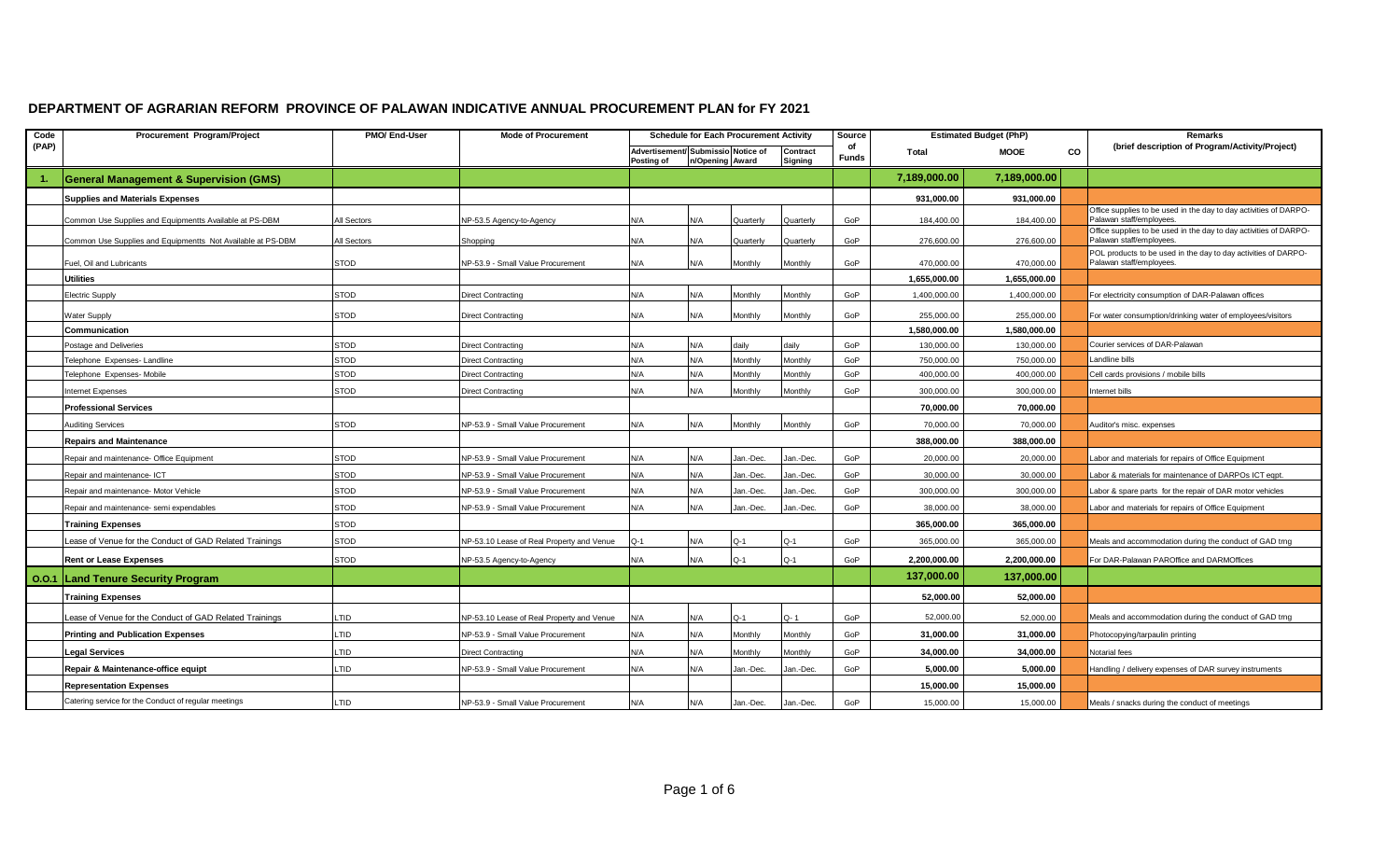| Code  | Procurement Program/Project                                                             | PMO/ End-User | <b>Mode of Procurement</b>                |                                                  |     | <b>Schedule for Each Procurement Activity</b> |                     | Source             | <b>Estimated Budget (PhP)</b> |            | Remarks   |                                                      |  |
|-------|-----------------------------------------------------------------------------------------|---------------|-------------------------------------------|--------------------------------------------------|-----|-----------------------------------------------|---------------------|--------------------|-------------------------------|------------|-----------|------------------------------------------------------|--|
| (PAP) |                                                                                         |               |                                           | Advertisement/ Submissio Notice of<br>Posting of |     | n/Opening Award                               | Contract<br>Signing | of<br><b>Funds</b> | Total                         | MOOE       | <b>CO</b> | (brief description of Program/Activity/Project)      |  |
|       | O.O.2 Agrarian Justice Delivery Program                                                 |               |                                           |                                                  |     |                                               |                     |                    | 495,000.00                    | 495,000.00 |           |                                                      |  |
|       | <b>Adjudication of Agrarian Cases</b>                                                   |               |                                           |                                                  |     |                                               |                     |                    | 79,000.00                     | 79,000.00  |           |                                                      |  |
|       | <b>Training Expenses</b>                                                                |               |                                           |                                                  |     |                                               |                     |                    | 67,000.00                     | 67,000.00  |           |                                                      |  |
|       | Lease of Venue for the Conduct of GAD Related Trainings                                 | DARAB         | NP-53.10 Lease of Real Property and Venue | N/A                                              | N/A | $Q - 1$                                       | $Q - 1$             | GoP                | 20,000.00                     | 20,000.00  |           | Meals / snacks of DAR-Palawan staff/employees        |  |
|       | ease of Venue for the Conduct of Review and Planning Workshop                           | DARAB         | NP-53.10 Lease of Real Property and Venue | N/A                                              | N/A | $Q - 1$                                       | $Q - 1$             | GoP                | 47,000.00                     | 47,000.00  |           | Meals / snacks of DAR-Palawan staff/employees        |  |
|       | <b>Printing and Publication Expenses</b>                                                | DARAB         | NP-53.9 - Small Value Procurement         | N/A                                              | N/A | Monthly                                       | Monthly             | GoP                | 5,000.00                      | 5,000.00   |           | Photocopying/tarpaulin printing                      |  |
|       | <b>Repair and Maintenance</b>                                                           |               |                                           |                                                  |     |                                               |                     |                    | 4.000.00                      | 4,000.00   |           |                                                      |  |
|       | Repair and Maintenance- ICT                                                             | DARAB         | NP-53.9 - Small Value Procurement         | N/A                                              | N/A | Jan.-Dec.                                     | Jan.-Dec.           | GoP                | 4,000.00                      | 4,000.00   |           | Repairs of ICT                                       |  |
|       | <b>Representation Expenses</b>                                                          |               |                                           |                                                  |     |                                               |                     |                    | 3.000.00                      | 3,000.00   |           |                                                      |  |
|       | Catering service for the conduct of regular meetings                                    | DARAB         | NP-53.9 - Small Value Procurement         | N/A                                              | N/A | Jan.-Dec.                                     | Jan.-Dec.           | GoP                | 3,000.00                      | 3,000.00   |           | Meals/snacks during the conduct of meetings.         |  |
|       | <b>Resolution of Agrarian Law Implementation Cases</b>                                  |               |                                           |                                                  |     |                                               |                     |                    | 156,000.00                    | 156,000.00 |           |                                                      |  |
|       | <b>Training Expenses</b>                                                                |               |                                           |                                                  |     |                                               |                     |                    | 96,000.00                     | 96,000.00  |           |                                                      |  |
|       | Catering service for the Review and Planning Workshop                                   | LEGAL         | NP-53.9 - Small Value Procurement         | N/A                                              | N/A | Q-1 & Q-3                                     | Q-1&Q-3             | GoP                | 20,000.00                     | 20,000.00  |           | Meals and snacks during the conduct of training      |  |
|       | ease of Venue for the Conduct of GAD Related Trainings                                  | LEGAL         | NP-53.10 Lease of Real Property and Venue | N/A                                              | N/A | Q-1                                           | Q-1                 | GoP                | 31,000.00                     | 31,000.00  |           | Meals / snacks of DAR-Palawan staff/employees        |  |
|       | Training cum levelling off with DAR point persons, Re: New issuances/policies<br>of DAR | LEGAL         | NP-53.9 - Small Value Procurement         | Q- 3                                             | N/A | $Q - 2$                                       | $Q - 2$             | GoP                | 45,000.00                     | 45,000.00  |           | Meals and snacks during the conduct of training      |  |
|       | <b>Printing and Publication Expenses</b>                                                | LEGAL         | NP-53.9 - Small Value Procurement         | N/A                                              | N/A | Monthly                                       | Monthly             | GoP                | 20,000.00                     | 20,000.00  |           | Photocopying/tarpaulin printing                      |  |
|       | <b>Subscription Expenses</b>                                                            | LEGAL         | Direct Contracting                        | N/A                                              | N/A | Monthly                                       | Monthly             | GoP                | 20,000.00                     | 20,000.00  |           | Newspaper subscription                               |  |
|       | <b>Repair and Maintenance</b>                                                           |               |                                           |                                                  |     |                                               |                     |                    | 20,000.00                     | 20,000.00  |           |                                                      |  |
|       | Repair and Maintenance- ICT                                                             | LEGAL         | NP-53.9 - Small Value Procurement         | N/A                                              | N/A | Jan.-Dec.                                     | Jan.-Dec.           | GoP                | 5,000.00                      | 5,000.00   |           | Repairs of DAR-Palawan IT / electronics equipt.      |  |
|       | Repair and Maintenance- motor vehicle                                                   | LEGAL         | NP-53.9 - Small Value Procurement         | N/A                                              | N/A | Jan.-Dec.                                     | Jan.-Dec.           | GoP                | 15,000.00                     | 15,000.00  |           | Repairs of DAR-Palawan vehicles                      |  |
|       | <b>Provision of Agrarian Legal Assistance</b>                                           |               |                                           |                                                  |     |                                               |                     |                    | 260,000.00                    | 260,000.00 |           |                                                      |  |
|       | <b>Training Expenses</b>                                                                |               |                                           |                                                  |     |                                               |                     |                    | 93,000.00                     | 93,000.00  |           |                                                      |  |
|       | Lease of Venue for the Conduct of GAD Related Trainings                                 | LEGAL         | NP-53.10 Lease of Real Property and Venue | N/A                                              | N/A | Q-1                                           | Q-1                 | GoP                | 53,000.00                     | 53,000.00  |           | Meals / snacks of DAR-Palawan staff/employees        |  |
|       | Catering services for the Conference cum Dialogue with FB's                             | LEGAL         | NP-53.9 - Small Value Procurement         | N/A                                              | N/A | $Q - 2$                                       | $Q - 2$             | GoP                | 40,000.00                     | 40,000.00  |           | Meals and snacks during conduct of training with FBs |  |
|       | <b>Legal Services</b>                                                                   | LEGAL         | <b>Direct Contracting</b>                 | N/A                                              | N/A | Monthly                                       | Monthly             | GoP                | 45.000.00                     | 45,000.00  |           | Notarial fees                                        |  |
|       | <b>Repair and Maintenance</b>                                                           |               |                                           |                                                  |     |                                               |                     |                    | 45,000.00                     | 45,000.00  |           |                                                      |  |
|       | Repair and Maintenance-ICT                                                              | LEGAL         | NP-53.9 - Small Value Procurement         | N/A                                              | N/A | Jan.-Dec.                                     | Jan.-Dec.           | GoP                | 15,000.00                     | 15,000.00  |           | Repairs of DAR-Palawan IT / electronics equipt.      |  |
|       | Repair and Maintenance-motor vehicles                                                   | LEGAL         | NP-53.9 - Small Value Procurement         | N/A                                              | N/A | Jan.-Dec.                                     | Jan.-Dec.           | GoP                | 20,000.00                     | 20,000.00  |           | Repairs of DAR-Palawan vehicles                      |  |
|       | Repair and Maintenance-office equipment                                                 | LEGAL         | NP-53.9 - Small Value Procurement         | N/A                                              | N/A | Jan.-Dec.                                     | Jan.-Dec.           | GoP                | 10,000.00                     | 10,000.00  |           | Repairs of DAR-Palawan office equipment              |  |
|       | <b>Printing and Publication Expenses</b>                                                | LEGAL         | NP-53.9 - Small Value Procurement         | N/A                                              | N/A | Monthly                                       | Monthly             | GoP                | 10,000.00                     | 10,000.00  |           | Photocopying/tarpaulin printing                      |  |
|       | <b>Representation Expenses</b>                                                          |               |                                           |                                                  |     |                                               |                     |                    | 67,000.00                     | 67,000.00  |           |                                                      |  |
|       | Catering Services for the Conduct of regular meetings/updating                          | LEGAL         | NP-53.9 - Small Value Procurement         | N/A                                              | N/A | Jan.-Dec.                                     | Jan.-Dec.           | GoP                | 67,000.00                     | 67,000.00  |           | Meals/snacks during the conduct of meetings/updating |  |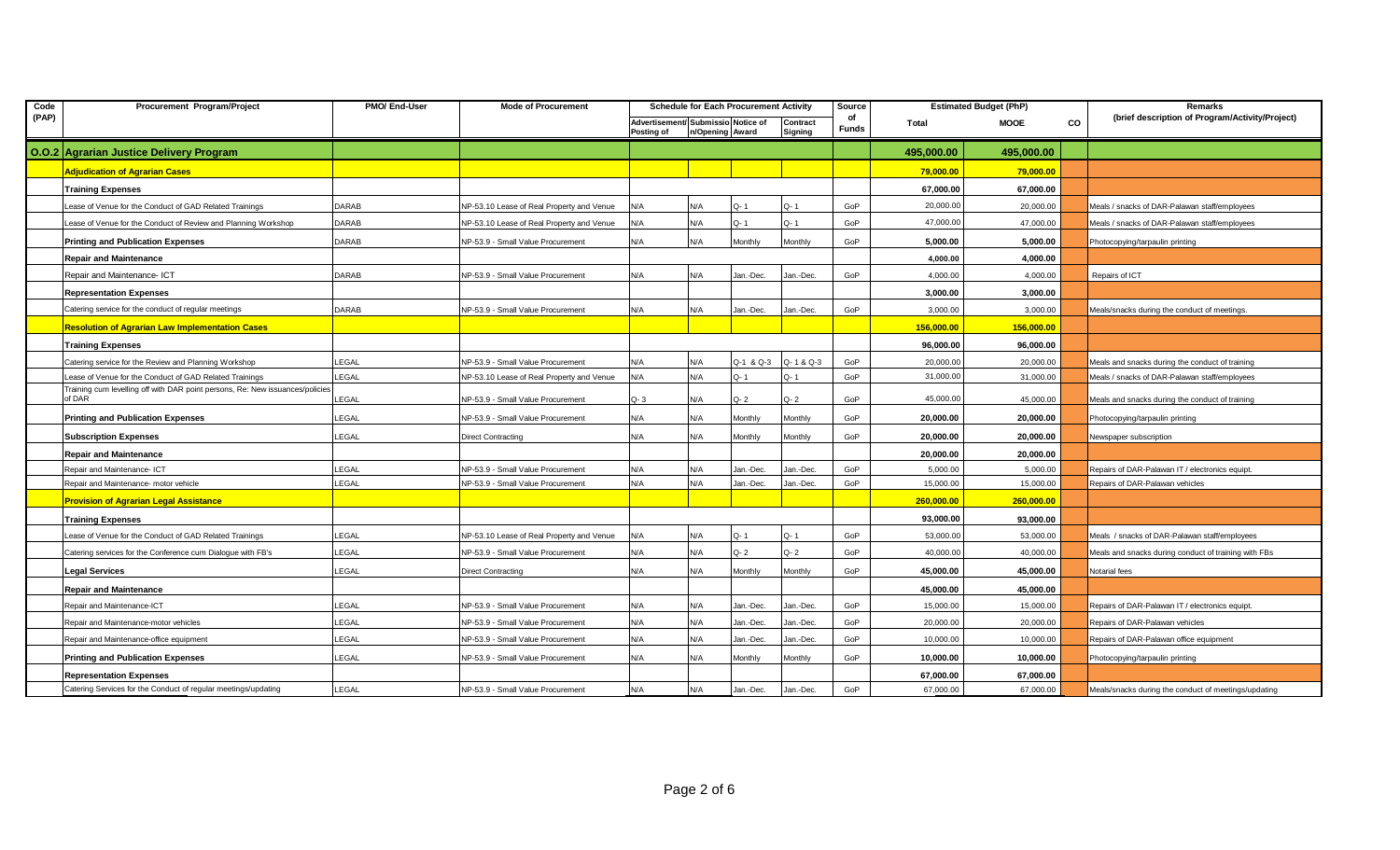| Code  | Procurement Program/Project                                                                     | PMO/ End-User | <b>Mode of Procurement</b>        |                                                  | <b>Schedule for Each Procurement Activity</b> |                 | Source              |                    | <b>Estimated Budget (PhP)</b> |              | Remarks |                                                      |
|-------|-------------------------------------------------------------------------------------------------|---------------|-----------------------------------|--------------------------------------------------|-----------------------------------------------|-----------------|---------------------|--------------------|-------------------------------|--------------|---------|------------------------------------------------------|
| (PAP) |                                                                                                 |               |                                   | Advertisement/ Submissio Notice of<br>Posting of |                                               | n/Opening Award | Contract<br>Signing | of<br><b>Funds</b> | <b>MOOE</b><br>Total          |              | CO      | (brief description of Program/Activity/Project)      |
|       | 0.0.3 AR beneficiaries Dev't. ans Sustainable Program                                           |               |                                   |                                                  |                                               |                 |                     |                    | 5,750,000.00                  | 5,750,000.00 |         |                                                      |
|       | Supervision and management for effective delivery of support<br><b>services</b>                 |               |                                   |                                                  |                                               |                 |                     |                    | 203,000.00                    | 203,000.00   |         |                                                      |
|       | <b>Trainings / Conferences</b>                                                                  |               |                                   |                                                  |                                               |                 |                     |                    | 100,000.00                    | 100,000.00   |         |                                                      |
|       | Catering Services on the Conduct of Ist Quarter PBDD Planning and<br><b>Assessment Sessions</b> | <b>TASS</b>   | NP-53.9 - Small Value Procurement | N/A                                              | N/A                                           | Q-1 & Q-4       | Q-1 & Q-4           | GoP                | 80,000.00                     | 80,000.00    |         | Meals and snacks during the conduct of training      |
|       | Catering Services for GAD Training                                                              | <b>TASS</b>   | NP-53.9 - Small Value Procurement | N/A                                              | N/A                                           | Q-1             | Q-1                 | GoP                | 20,000.00                     | 20,000.00    |         | Meals and snacks during the conduct of training      |
|       | <b>Repair and Maintenance</b>                                                                   | <b>TASS</b>   | NP-53.9 - Small Value Procurement | N/A                                              | N/A                                           | Jan.-Dec        | Jan.-Dec.           | GoP                | 5.000.00                      | 5,000.00     |         | Repairs of DAR-Palawan vehicles                      |
|       | <b>Communication Expenses- Mobile</b>                                                           | <b>TASS</b>   | NP-53.9 - Small Value Procurement | N/A                                              | N/A                                           | Quarterly       | Quarterly           | GoP                | 4,000.00                      | 4,000.00     |         | Cell cards provisions / mobile bills                 |
|       | Representation                                                                                  |               |                                   |                                                  |                                               |                 |                     |                    | 94,000.00                     | 94.000.00    |         |                                                      |
|       | Regular staff meeting                                                                           | <b>TASS</b>   | NP-53.9 - Small Value Procurement | N/A                                              | N/A                                           | $Q - 3$         | $Q - 3$             | GoP                | 2.000.00                      | 2.000.00     |         | Snacks during the conduct of ITEMA                   |
|       | Catering Services for Actual Conduct of ITEMA                                                   | <b>TASS</b>   | NP-53.9 - Small Value Procurement | N/A                                              | N/A                                           | $Q - 3$         | $Q - 3$             | GoP                | 35,000.00                     | 35,000.00    |         | Snacks during the conduct of ITEMA                   |
|       | Catering Services on the Conduct of Cooperative Congress/ARBO Summit                            | <b>TASS</b>   | NP-53.9 - Small Value Procurement | N/A                                              | N/A                                           | $Q - 2$         | $Q - 2$             | GoP                | 57.000.00                     | 57,000.00    |         | Meals and snacks during the conduct of training      |
|       | <b>Social Infrastructure Building</b>                                                           |               |                                   |                                                  |                                               |                 |                     |                    | 285,000.00                    | 285,000.00   |         |                                                      |
|       | <b>Trainings / Conferences</b>                                                                  |               |                                   |                                                  |                                               |                 |                     |                    | 224.000.00                    | 224.000.00   |         |                                                      |
|       | Catering Services for the Organizational Dev't. Support Training                                | <b>TASS</b>   | NP-53.9 - Small Value Procurement | N/A                                              | N/A                                           | Mar-Dec.        | Mar-Dec.            | GoP                | 128.000.00                    | 128,000.00   |         | Meals and snacks during the conduct of training      |
|       | Catering Services for the Gender-Based Effectiveness Skills Trng.                               | <b>TASS</b>   | NP-53.9 - Small Value Procurement | N/A                                              | N/A                                           | $Q-1$           | Q-1                 | GoP                | 16.000.00                     | 16,000.00    |         | Meals and snacks during the conduct of training      |
|       | Catering Services for the Conduct of ARB Organizing/Dev't Trng.                                 | <b>TASS</b>   | NP-53.9 - Small Value Procurement | N/A                                              | N/A                                           | Mar-Nov.        | Mar-Nov.            | GoP                | 80,000.00                     | 80,000.00    |         | Meals and snacks during the conduct of training      |
|       | <b>Communication Expenses</b>                                                                   |               |                                   |                                                  |                                               |                 |                     |                    | 4,000.00                      | 4.000.00     |         |                                                      |
|       | Telephone Expenses- Mobile                                                                      | <b>TASS</b>   | NP-53.9 - Small Value Procurement | N/A                                              | N/A                                           | Quarterly       | Quarterly           | GoP                | 4.000.00                      | 4.000.00     |         | Cell cards provisions of point persons               |
|       | <b>Repair and Maintenance</b>                                                                   |               |                                   |                                                  |                                               |                 |                     |                    | 25,000.00                     | 25.000.00    |         |                                                      |
|       | Repair and Maintenance-ICT                                                                      | LEGAL         | NP-53.9 - Small Value Procurement | N/A                                              | N/A                                           | Jan.-Dec.       | Jan.-Dec.           | GoP                | 10,000.00                     | 10,000.00    |         | Repairs of DAR-Palawan IT / electronics equipt.      |
|       | Repair and Maintenance-motor vehicles                                                           | LEGAL         | NP-53.9 - Small Value Procurement | N/A                                              | N/A                                           | Jan.-Dec.       | Jan.-Dec.           | GoP                | 10,000.00                     | 10,000.00    |         | Repairs of DAR-Palawan vehicles                      |
|       | Repair and Maintenance-office equipment                                                         | LEGAL         | NP-53.9 - Small Value Procurement | N/A                                              | N/A                                           | Jan.-Dec.       | Jan.-Dec.           | GoP                | 5.000.00                      | 5.000.00     |         | Repairs of DAR-Palawan office equipment              |
|       | Representation                                                                                  |               |                                   |                                                  |                                               |                 |                     |                    | 32,000.00                     | 32.000.00    |         |                                                      |
|       | Catering Serivces for the Conduct of Regular Staff Meeting                                      | <b>TASS</b>   | NP-53.9 - Small Value Procurement | N/A                                              | N/A                                           | Quarterly       | Quarterly           | GoP                | 4,000.00                      | 4,000.00     |         | Meals/snacks during the conduct of meetings          |
|       | Catering Serivces for Conduct of ARB Membership Recruitment                                     | <b>TASS</b>   | NP-53.9 - Small Value Procurement | N/A                                              | N/A                                           | Monthly         | Monthly             | GoP                | 28,000.00                     | 28,000.00    |         | Meals/snacks during the conduct of coaching to ARBOs |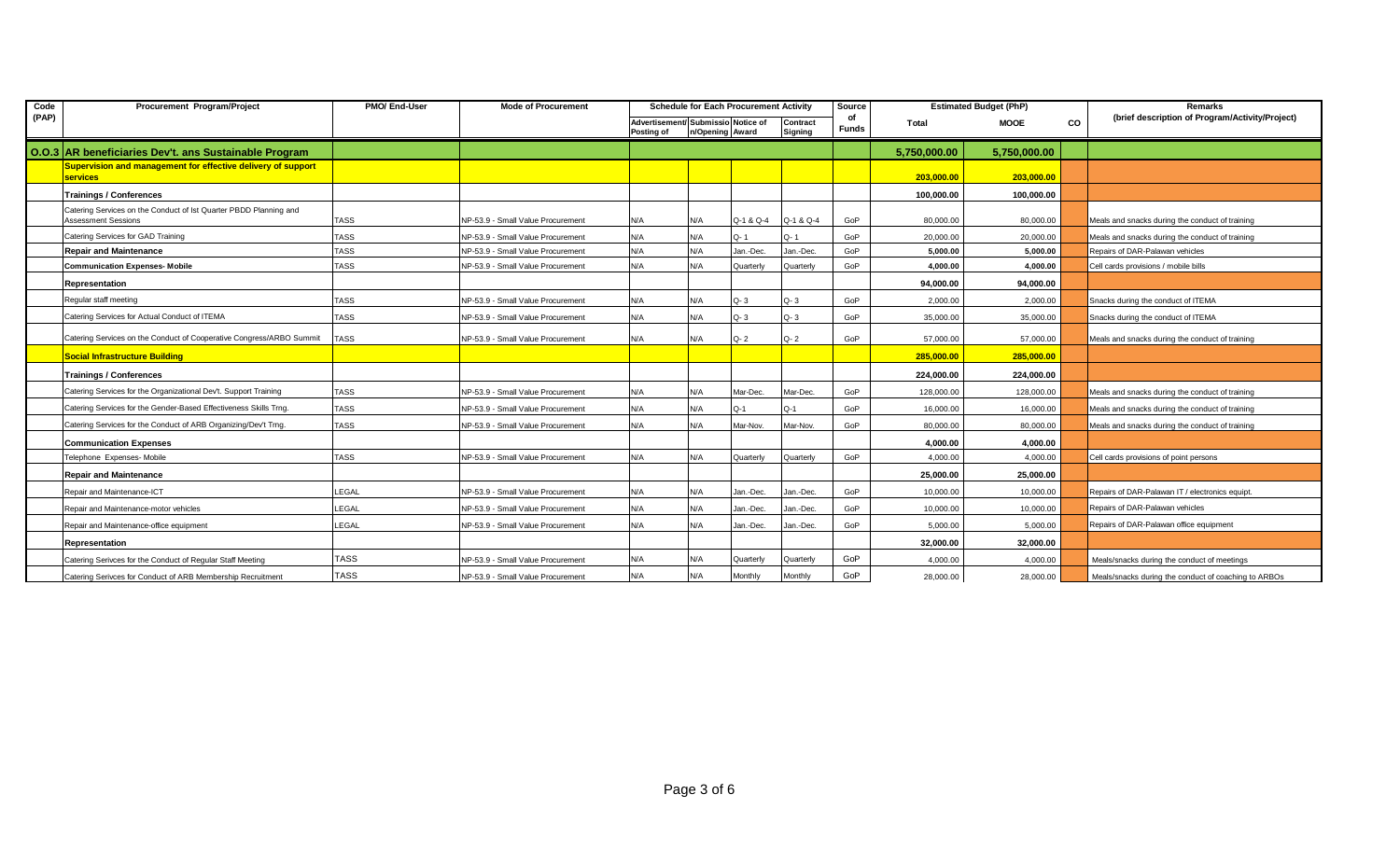| Code  | Procurement Program/Project                                                       | PMO/ End-User | <b>Mode of Procurement</b>        | <b>Schedule for Each Procurement Activity</b>    |                 | Source     |                     | <b>Estimated Budget (PhP)</b> |              | Remarks      |    |                                                        |
|-------|-----------------------------------------------------------------------------------|---------------|-----------------------------------|--------------------------------------------------|-----------------|------------|---------------------|-------------------------------|--------------|--------------|----|--------------------------------------------------------|
| (PAP) |                                                                                   |               |                                   | Advertisement/ Submissio Notice of<br>Posting of | n/Opening Award |            | Contract<br>Signing | of<br><b>Funds</b>            | Total        | <b>MOOE</b>  | CO | (brief description of Program/Activity/Project)        |
|       | <b>Enterprise Dev't. Economic and Physical Infrastructure Support</b>             |               |                                   |                                                  |                 |            |                     |                               | 3,053,000.00 | 3,053,000.00 |    |                                                        |
|       | <b>Trainings / Conferences</b>                                                    |               |                                   |                                                  |                 |            |                     |                               | 666,000.00   | 666,000.00   |    |                                                        |
|       | Catering Services on the Conduct of Training on Product Dev't.                    | TASS          | NP-53.9 - Small Value Procurement | N/A                                              | N/A             | Q- 2 & Q-3 | Q-2 & Q-3           | GoP                           | 12,000.00    | 12,000.00    |    | Meals and snacks during the conduct of training        |
|       | ease of Venue for the Conduct of GAD Related Trainings                            | TASS          | NP-53.9 - Small Value Procurement | March                                            | N/A             | Q-1        | Q-1                 | GoP                           | 98,000.00    | 98,000.00    |    | Meals and accommodation during the conduct of training |
|       | Catering Services for the Training on Dev't. of ARBO's to become MF Provider TASS |               | NP-53.9 - Small Value Procurement | March                                            | N/A             | Q-1 & Q-2  | Q-1 & Q-2           | GoP                           | 50,000.00    | 50,000.00    |    | Meals and accommodation during the conduct of training |
|       | Catering services for the conduct of Business Planning                            | TASS          | NP-53.9 - Small Value Procurement | N/A                                              | N/A             | Q- 2       | Q-2                 | GoP                           | 40,000.00    | 40,000.00    |    | Meals and snacks during the conduct of training        |
|       | Catering services for Productivity Enhancement                                    | TASS          | NP-53.9 - Small Value Procurement | N/A                                              | N/A             | Q-1        | Q-1                 | GoP                           | 40,000.00    | 40,000.00    |    | Meals and snacks during the conduct of training        |
|       | Catering Services on Mdsg Mgt. cum Policy Formulation Training                    | TASS          | NP-53.9 - Small Value Procurement | N/A                                              | N/A             | Q- 3       | $Q - 3$             | GoP                           | 35,000.00    | 35,000.00    |    | Meals and snacks during the conduct of training        |
|       | Catering Services for the Food Safety Mgt. cum CGMP Training                      | TASS          | NP-53.9 - Small Value Procurement | N/A                                              | N/A             | Q- 2       | Q- 2                | GoP                           | 45,000.00    | 45,000.00    |    | Meals and snacks during the conduct of training        |
|       | Catering Services on the Conduct of Contract Negotiation                          | TASS          | NP-53.9 - Small Value Procurement | N/A                                              | N/A             | Mar-Nov.   | Mar.-Nov.           | GoP                           | 4,000.00     | 4,000.00     |    | Meals and snacks during the conduct of FBS             |
|       | Catering Services on the Conduct of LINKSFARM Related Trng.                       | TASS          | NP-53.9 - Small Value Procurement | N/A                                              | N/A             | Feb.-Nov.  | Feb.-Nov.           | GoP                           | 58,000.00    | 58,000.00    |    | Meals and snacks during the conduct of training        |
|       |                                                                                   |               |                                   |                                                  |                 |            |                     |                               |              |              |    |                                                        |
|       | Catering Services on the conduct FBS Training                                     | TASS          | NP-53.9 - Small Value Procurement | N/A                                              | N/A             | Feb.-Nov.  | Feb.-Nov.           | GoP                           | 72,000.00    | 72,000.00    |    | Meals and snacks during the conduct of training        |
|       | Catering Services on the APCP Related Training                                    |               | NP-53.9 - Small Value Procurement | N/A                                              | N/A             | Feb.-Nov.  | Feb.-Nov.           | GoP                           | 14,000.00    | 14,000.00    |    | Meals and snacks during the conduct of training        |
|       | Catering Services on the EPAHP Related Training                                   | TASS          | NP-53.9 - Small Value Procurement | N/A                                              | N/A             | Feb.-Nov.  | Feb.-Nov.           | GoP                           | 158,000.00   | 158,000.00   |    | Meals and snacks during the conduct of training        |
|       | Catering Services on the Conduct of Trng. on Coaching & Mentoring                 | <b>TASS</b>   | NP-53.9 - Small Value Procurement | N/A                                              | N/A             | Feb.-Nov.  | Feb.-Nov.           | GoP                           | 40,000.00    | 40,000.00    |    | Meals and snacks during the conduct of training        |
|       | Repair and Maintenance                                                            |               |                                   |                                                  |                 |            |                     |                               | 70,000.00    | 70,000.00    |    |                                                        |
|       | Repair and Maintenance-ICT                                                        | TASS          | NP-53.9 - Small Value Procurement | N/A                                              | N/A             | Jan.-Dec.  | Jan.-Dec.           | GoP                           | 14,000.00    | 14,000.00    |    | Repairs of DAR-Palawan IT / electronics equipt.        |
|       | Repair and Maintenance-motor vehicles                                             | TASS          | NP-53.9 - Small Value Procurement | N/A                                              | N/A             | Jan.-Dec.  | Jan.-Dec.           | GoP                           | 43,000.00    | 43,000.00    |    | Repairs of DAR-Palawan vehicles                        |
|       | Repair and Maintenance-office equipment                                           | TASS          | NP-53.9 - Small Value Procurement | N/A                                              | N/A             | Jan.-Dec.  | Jan.-Dec.           | GoP                           | 13,000.00    | 13,000.00    |    | Repairs of DAR-Palawan office equipment                |
|       | Printing and Publication Expenses                                                 | TASS          | NP-53.9 - Small Value Procurement | N/A                                              | N/A             | Monthly    | Monthly             | GoP                           | 20,000.00    | 20,000.00    |    | Photocopying/tarpaulin printing                        |
|       | <b>Communication Expenses</b>                                                     |               |                                   |                                                  |                 |            |                     |                               | 18,000.00    | 18,000.00    |    |                                                        |
|       | Felephone Expenses-Mobile                                                         | TASS          | NP-53.9 - Small Value Procurement | N/A                                              | N/A             | Quarterly  | Quarterly           | GoP                           | 18,000.00    | 18,000.00    |    | Cell cards provisions of point persons                 |
|       | <b>Transportation and Delivery Expenses</b>                                       | TASS          | NP-53.9 - Small Value Procurement | N/A                                              | N/A             | Monthly    | Monthly             | GoP                           | 8,000.00     | 8,000.00     |    |                                                        |
|       | Representation                                                                    |               |                                   |                                                  |                 |            |                     |                               | 171,000.00   | 171,000.00   |    |                                                        |
|       | Catering Serivces for the Conduct of Regular Staff Meeting                        | <b>TASS</b>   | NP-53.9 - Small Value Procurement | N/A                                              | N/A             | Quarterly  | Quarterly           | GoP                           | 15,000.00    | 15,000.00    |    | Meals/snacks during the conduct of meetings            |
|       | Catering Serivces for Buy-in Sessions with Local Partners                         | TASS          | NP-53.9 - Small Value Procurement | N/A                                              | N/A             | Monthly    | Monthly             | GoP                           | 4,000.00     | 4,000.00     |    | Meals/snacks during the conduct of coaching to ARBOs   |
|       | Project Launching                                                                 | TASS          | NP-53.9 - Small Value Procurement | N/A                                              | N/A             | Feb.-Nov.  | Feb.-Nov.           | GoP                           | 16,000.00    | 16,000.00    |    | Meals and snacks during the conduct of training        |
|       | Catering Services on the Conduct of CARP Congress/ARBO Summit                     | TASS          | NP-53.9 - Small Value Procurement | N/A                                              | N/A             | Q-1&2      | Q-1&2               | GoP                           | 32,000.00    | 32,000.00    |    | Meals and snacks during the conduct of training        |
|       | Catering Services on the Conduct of PBD Lawyering                                 | TASS          | NP-53.9 - Small Value Procurement | N/A                                              | N/A             | Q-1&2      | Q-1&2               | GoP                           | 2,000.00     | 2,000.00     |    | Meals and snacks during the conduct of training        |
|       | Catering Services on the Conduct of LINKSFARM Related Meeting                     | TASS          | NP-53.9 - Small Value Procurement | N/A                                              | N/A             | Q-1&2      | Q-1&2               | GoP                           | 60,000.00    | 60,000.00    |    | Meals and snacks during the conduct of training        |
|       | Catering Services on the Conduct of FBS                                           | TASS          | NP-53.9 - Small Value Procurement | N/A                                              | N/A             | $Q - 2$    | $Q - 2$             | GoP                           | 12,000.00    | 12,000.00    |    | Meals and snacks during the conduct of training        |
|       | Catering Services on the Conduct of EPAHP Project Launching                       | TASS          | NP-53.9 - Small Value Procurement | N/A                                              | N/A             | Q-2        | $Q - 2$             | GoP                           | 30,000.00    | 30,000.00    |    | Meals and snacks during the conduct of training        |
|       | <b>Subsidy (Hard Component)</b>                                                   |               |                                   |                                                  |                 |            |                     |                               | 2,100,000.00 | 2,100,000.00 |    |                                                        |
|       | VLFED                                                                             | <b>TASS</b>   | NP-53.9 - Small Value Procurement | $Q - 3$                                          | Page/4 of 6July |            | July                | GoP                           | 300,000.00   | 300,000.00   |    | Assistance to NGOs/Pos                                 |
|       | <b>INKSFARM</b>                                                                   | <b>TASS</b>   | NP-53.9 - Small Value Procurement | $Q - 3$                                          | N/A             | June       | June                | GoP                           | 600,000.00   | 600,000.00   |    | Assistance to NGOs/Pos                                 |
|       | EPAHP                                                                             | <b>TASS</b>   | <b>Competitive Bidding</b>        | May                                              | May             | June       | June                | GoP                           | 1,200,000.00 | 1,200,000.00 |    | Cell cards provisions of point persons                 |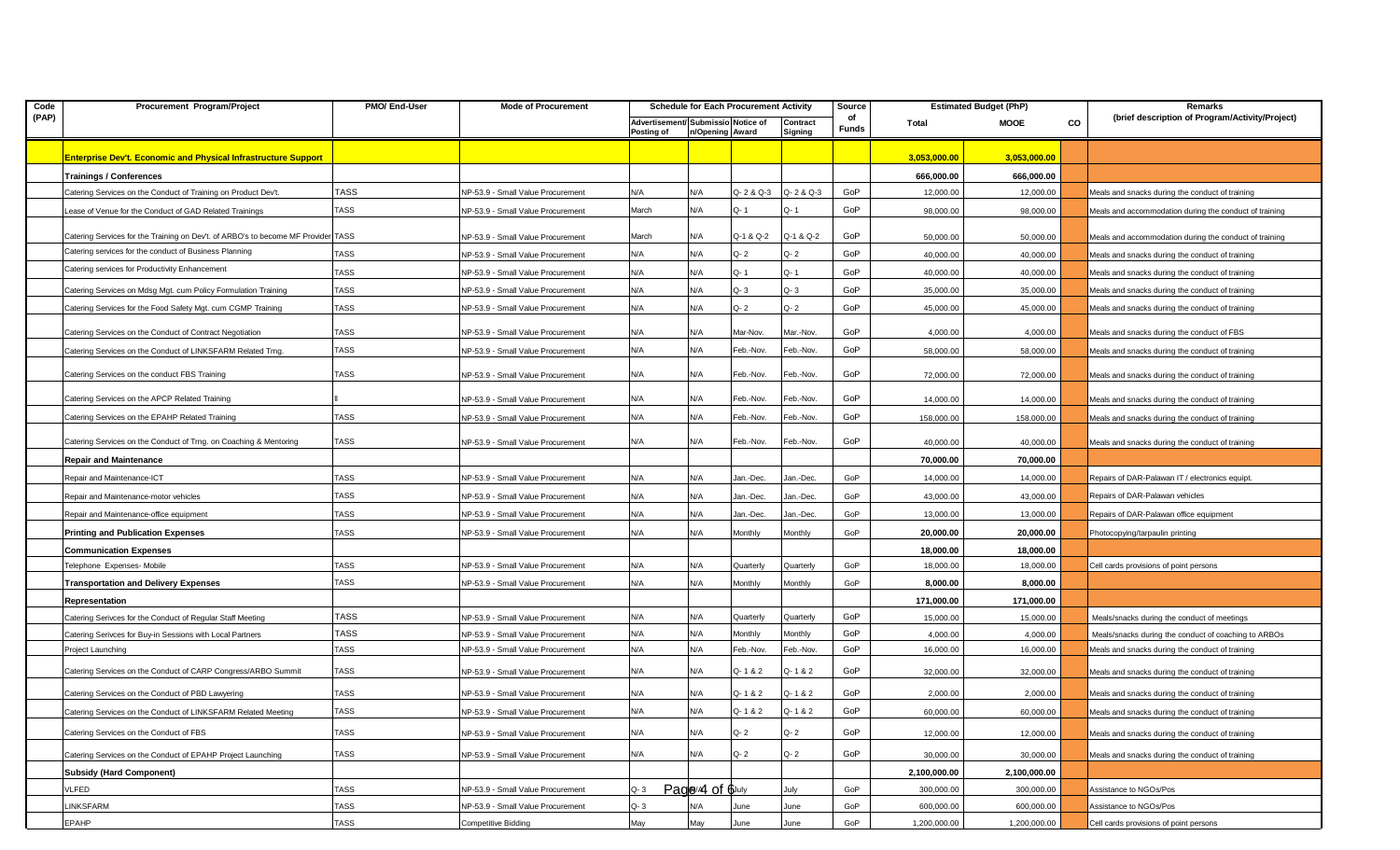| Code  | Procurement Program/Project                                                                             | PMO/ End-User | <b>Mode of Procurement</b>        | <b>Schedule for Each Procurement Activity</b> |                                                                                     |            | Source         |              | <b>Estimated Budget (PhP)</b> |              | Remarks |                                                 |
|-------|---------------------------------------------------------------------------------------------------------|---------------|-----------------------------------|-----------------------------------------------|-------------------------------------------------------------------------------------|------------|----------------|--------------|-------------------------------|--------------|---------|-------------------------------------------------|
| (PAP) |                                                                                                         |               |                                   | Posting of                                    | Advertisement/ Submissio Notice of<br>Contract<br>n/Opening Award<br><b>Signing</b> |            |                | <b>Funds</b> | Total                         | <b>MOOE</b>  | CO      | (brief description of Program/Activity/Project) |
|       | <b>Climate Resilient Farm Productivity Support</b>                                                      |               |                                   |                                               |                                                                                     |            |                |              | 2,209,000.00                  | 2,209,000.00 |         |                                                 |
|       | <b>Trainings / Conferences</b>                                                                          |               |                                   |                                               |                                                                                     |            |                |              | 339,000.00                    | 339,000.00   |         |                                                 |
|       | Catering Services on the Conduct of GAD Training                                                        | <b>TASS</b>   | NP-53.9 - Small Value Procurement | N/A                                           | N/A                                                                                 | Q-1, 2 & 3 | $Q - 1, 2 & 3$ | GoP          | 48,000.00                     | 48,000.00    |         | Meals and snacks during the conduct of training |
|       | Catering Services on the Conduct of AES Training with Farm Facility Support,<br>with training materials | <b>TASS</b>   | NP-53.9 - Small Value Procurement | N/A                                           | N/A                                                                                 | May-Oct.   | May-Oct.       | GoP          | 174,000.00                    | 174,000.00   |         | Meals and snacks during the conduct of training |
|       | Catering Services on the conduct of Crop based block farming & productivity<br>enhancement              | <b>TASS</b>   | NP-53.9 - Small Value Procurement | N/A                                           | N/A                                                                                 | $Q - 3$    | $Q - 3$        | GoP          | 87,000.00                     | 87,000.00    |         | Meals and snacks during the conduct of training |
|       | Catering Services on the Conduct of other Block Farming Related Trainings                               | <b>TASS</b>   | NP-53.9 - Small Value Procurement | N/A                                           | N/A                                                                                 | $Q - 4$    | $Q - 4$        | GoP          | 30,000.00                     | 30,000.00    |         | Meals and snacks during the conduct of training |
|       | <b>Repair and Maintenance</b>                                                                           |               |                                   |                                               |                                                                                     |            |                |              | 57,000.00                     | 57,000.00    |         |                                                 |
|       | Repair and Maintenance-ICT                                                                              | <b>TASS</b>   | NP-53.9 - Small Value Procurement | N/A                                           | N/A                                                                                 | Jan.-Dec.  | Jan.-Dec.      | GoP          | 13,000.00                     | 13,000.00    |         | Repairs of DAR-Palawan IT / electronics equipt. |
|       | Repair and Maintenance-motor vehicles                                                                   | <b>TASS</b>   | NP-53.9 - Small Value Procurement | N/A                                           | N/A                                                                                 | Jan.-Dec.  | Jan.-Dec.      | GoP          | 40,000.00                     | 40,000.00    |         | Repairs of DAR-Palawan vehicles                 |
|       | Repair and Maintenance-office equipment                                                                 | <b>TASS</b>   | NP-53.9 - Small Value Procurement | N/A                                           | N/A                                                                                 | Jan.-Dec.  | Jan.-Dec.      | GoP          | 4,000.00                      | 4,000.00     |         | Repairs of DAR-Palawan office equipment         |
|       | <b>Printing and Publication Expenses</b>                                                                | <b>TASS</b>   | NP-53.9 - Small Value Procurement | N/A                                           | N/A                                                                                 | Monthly    | Monthly        | GoP          | 16,000.00                     | 16,000.00    |         | Photocopying/tarpaulin printing                 |
|       | <b>Communication Expenses</b>                                                                           |               |                                   |                                               |                                                                                     |            |                |              | 6,000.00                      | 6,000.00     |         |                                                 |
|       | Telephone Expenses- Mobile                                                                              | <b>TASS</b>   | NP-53.9 - Small Value Procurement | N/A                                           | N/A                                                                                 | Quarterly  | Quarterly      | GoP          | 6,000.00                      | 6,000.00     |         | Cell cards provisions of point persons          |